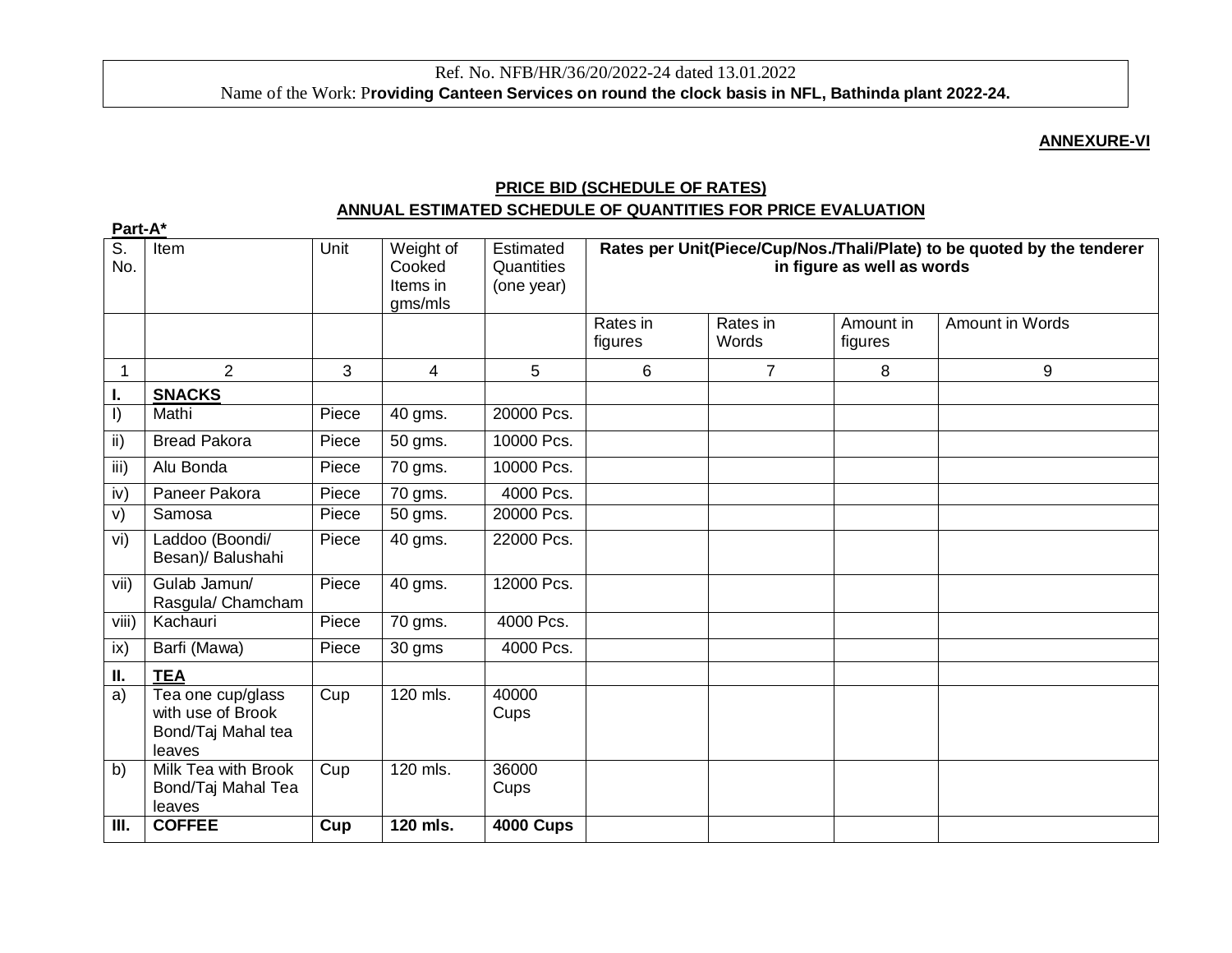#### **ANNEXURE-VI (Page-2)**

## **PRICE BID (SCHEDULE OF RATES)**

### **ANNUAL ESTIMATED SCHEDULE OF QUANTITIES FOR PRICE EVALUATION**

| Part-A*         |                                       |      |                                            |                                       |                                                                                                       |                   |                      |                 |
|-----------------|---------------------------------------|------|--------------------------------------------|---------------------------------------|-------------------------------------------------------------------------------------------------------|-------------------|----------------------|-----------------|
| S.<br>No.       | Item                                  | Unit | Weight of<br>Cooked<br>Items in<br>gms/mls | Estimated<br>Quantities<br>(one year) | Rates per Unit(Piece/Cup/Nos./Thali/Plate) to be quoted by the tenderer<br>in figure as well as words |                   |                      |                 |
|                 |                                       |      |                                            |                                       | Rates in<br>figures                                                                                   | Rates in<br>Words | Amount in<br>figures | Amount in Words |
|                 | 2                                     | 3    | 4                                          | 5                                     | 6                                                                                                     |                   | 8                    | 9               |
| IV.             | <b>BREAK FAST</b>                     |      |                                            |                                       |                                                                                                       |                   |                      |                 |
| I)              | One Stuffed<br>Parantha With Curd     | Nos. | 100 gms.<br>80 gms.                        | 3000 Nos.                             |                                                                                                       |                   |                      |                 |
| $\mathsf{ii}$ ) | Three Puris with<br>Chholey-Alu Bhaji | Nos. | 120 gms.<br>100 gms.                       | 3000 Nos.                             |                                                                                                       |                   |                      |                 |
| iii)            | Two Bhatura<br><b>With Chholey</b>    | Nos. | 100 gms.<br>100 gms.                       | 600 Nos.                              |                                                                                                       |                   |                      |                 |

\* Only Part (A) will be taken for evaluation of Bids to determine lowest bid on overall basis.

NOTE:

1. The above estimated quantities are based on consumption pattern for one year.

2. Only ISI/Agmark raw material would be used for preparation of canteen items.

3. The rates are inclusive of all Taxes,GST etc., if any applicable.

Date: \_\_\_\_\_\_\_\_\_\_\_\_\_\_

| Signature of Tenderer with Seal |  |
|---------------------------------|--|
| Address:                        |  |

Mobile No. \_\_\_\_\_\_\_\_\_\_\_\_\_\_\_\_\_\_\_\_\_\_ Land Line No. \_\_\_\_\_\_\_\_\_\_\_\_\_\_\_\_\_\_\_\_\_\_\_\_\_\_\_\_\_\_\_\_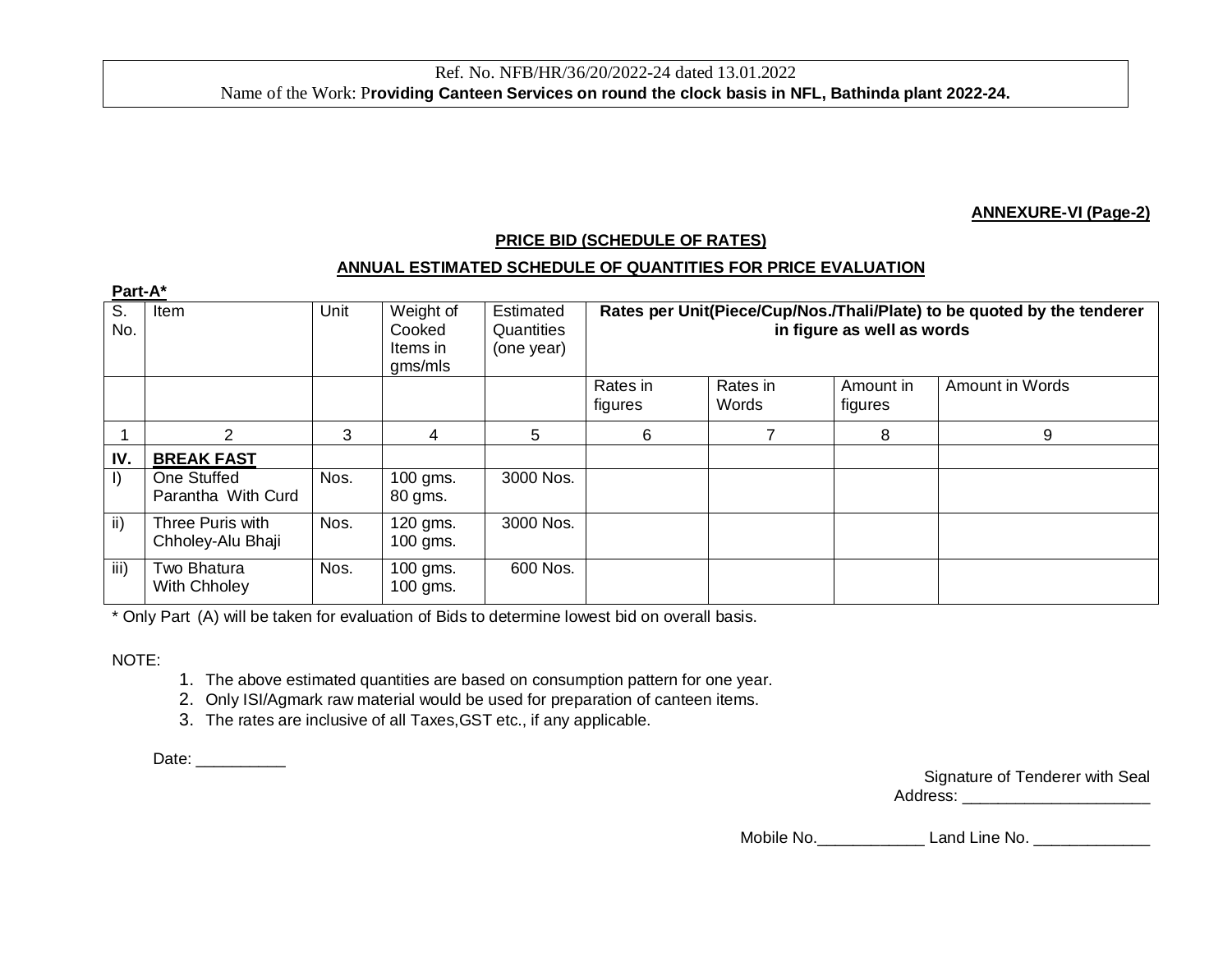## Ref. No. NFB/HR/36/20/2022-24 dated 13.01.2022 Name of the Work: P**roviding Canteen Services on round the clock basis in NFL, Bathinda plant 2022-24.**

#### **ANNEXURE-VI**

#### **PART-B: PRICE LIST**

|                | <b>LUNCH/DINNER (Single Item</b><br><b>Qauntity)</b>                                                                                                                                                                            | <b>Unit</b> | <b>Weight of</b><br><b>Cooked</b><br>Items in<br>gms | <b>Estimated</b><br><b>Quantities</b>            | Rates per Unit(Piece/Cup/Nos./Thali/Plate) to be<br>quoted by the tederer in figure as well as words |
|----------------|---------------------------------------------------------------------------------------------------------------------------------------------------------------------------------------------------------------------------------|-------------|------------------------------------------------------|--------------------------------------------------|------------------------------------------------------------------------------------------------------|
|                | Chapati                                                                                                                                                                                                                         | Piece       | Per Pc.                                              | 2000 Nos.                                        |                                                                                                      |
| ii)            | Rice                                                                                                                                                                                                                            | Plate       | 100 gms.                                             | 1800 Plates                                      |                                                                                                      |
| iii)           | Dal                                                                                                                                                                                                                             | Plate       | 150 gms.                                             | 1800 Plates                                      |                                                                                                      |
| iv)            | Sabji                                                                                                                                                                                                                           | Plate       | 150 gms.                                             | 1800 Plates                                      |                                                                                                      |
| V)             | Curd                                                                                                                                                                                                                            | Plate       | 100 gms.                                             | 1800 Plates                                      |                                                                                                      |
| $\overline{2}$ | Thali consisting of 4 chapati, Dal 150<br>gms., Sabji 150 gms. & Salad<br><b>OR</b><br>2 Chapati + Rice 100 gms., Dal 150<br>gms., Sabji 150 gms. & Salad                                                                       | Thali       |                                                      | 4000 Nos.<br>(Rate to be<br>quoted per<br>Thali) |                                                                                                      |
| 3              | SPECIAL WORKING LUNCH<br>(Consisting of Pulao Basmati Rice,<br>Chapati, Paneer Sabji, Seasonal<br>vegetable, Dal fried, Raita/Curd, Sweet<br>Dish) to be served in good Quality<br>crockery to be arranged by the<br>contractor | Thali       |                                                      | 300 Nos.<br>(Rate to be<br>quoted per<br>Thali)  |                                                                                                      |
| 4              | Dip Tea with use of Brook Bond/Taj<br>Mahal tea bag                                                                                                                                                                             | Cup         | 120 mls.                                             | 2500 Cups                                        |                                                                                                      |

#### NOTE:

1 The above estimated quantities are based on consumption pattern for one year.

2 Only ISI/Agmark raw material would be used for preparation of canteen items.

3 The rates are inclusive of all Taxes, GST etc., if any applicable.

|          | Signature of the Tenderer |
|----------|---------------------------|
|          | (SEAL)                    |
| Address: |                           |

Mobile No.\_\_\_\_\_\_\_\_\_\_\_\_\_\_\_\_ Landline No.\_\_\_\_\_\_\_\_\_\_\_\_\_\_\_\_\_\_